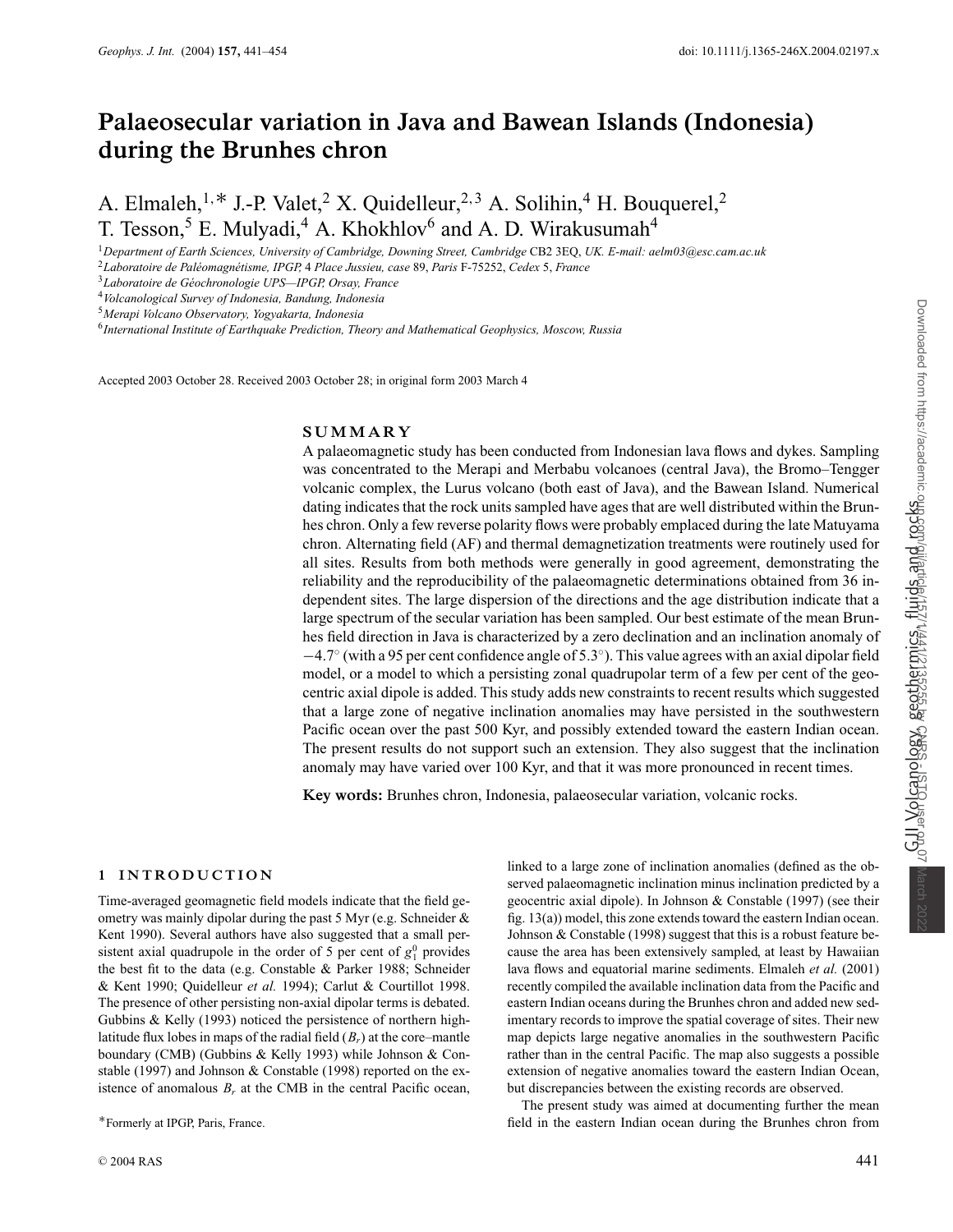records of Indonesian lava flows. The choice of the location was justified by the absence of data from Indonesia in recent palaeosecularvariation volcanic databases (Quidelleur *et al.* 1994; Johnson & Constable 1996). In addition, Indonesia is located within a whole longitudinal band largely devoid of Brunhes chron records from lava flows. Filling longitudinal gaps is important to investigate the existence of non-zonal terms. The equatorial position of the area is also appropriate to further constrain the possible persistence of a zonal quadrupole.

#### **2 SITES AND SAMPLING**

Java and the nearby small island of Bawean (Fig. 1a) are appropriate to study the Brunhes chron field for several reasons. Quaternary volcanism is widespread in Java, owing to intensive volcanism related to the subduction along the Java trench. A study of volcanic products of Bawean Island has shown that the island was built up during the Quaternary (Soeria-Atmadja *et al.* 1988; Bellon *et al.* 1990). Java and Bawean are part of the Sundaland block. Recent GPS studies have established that the Sundaland block is undeformed at the level of precision of the GPS measurements (Chamot-Rooke & Le Pichon 1999). Java and Bawean are not characterized by any large active faults, in contrast with Sumatra, which is crossed by a major strikeslip fault (the Great Sumatra fault). Therefore, we do not expect the palaeomagnetic measurements to be an indication of tectonic displacements, but rather a measure of palaeosecular variation.

During spring 2001, we sampled lava flows and dykes from the Merapi and Merbabu volcanoes (central Java), the Bromo–Tengger volcanic complex (east of Java), and the Lurus volcano (east of Java at the bank of Madura strait). We also sampled 14 lava flows and a dome on Bawean Island, located 150 km north of Surabaya in the Java sea (Fig. 1a). The choice of the sampling sites was guided by existing data on numerical ages and stratigraphy of the volcanic products.

We took 552 samples with a portable gasoline-powered drill and oriented them with a magnetic compass. Whenever possible, sun orientation was also measured. In this case, the true geographic azimuth could be calculated and used to orient the cores in the horizontal plane. The mean present day magnetic declinations for the Merapi–Merbabu, Bromo–Tengger, Lurus, and Bawean areas are  $0.3 \pm 1.7^{\circ}$ ,  $1.6 \pm 1.7^{\circ}$ ,  $2.2 \pm 1.6^{\circ}$  and  $0.9 \pm 1.2^{\circ}$ , respectively. These values are in good agreement with the IGRF2000 (Mandea & Macmillan 2000) values (1.0 $\degree$ , 1.3 $\degree$ , 1.4 $\degree$  and 1.3 $\degree$ , respectively) and were used to correct the magnetic azimuth in the absence of sun orientation.

## **3 AGE CONTROL**

#### **3.1 Merapi and Merbabu**

The sampling map of the Merapi–Merbabu area is shown in Fig. 1(c). The stratigraphic succession of the flows sampled at the Merapi and Merbabu volcanoes are shown in Figs 2(a) and (b). Most lava flows (Me01 to Me07) belong to the Batulawang pile (Bahar 1984; Newhall *et al.* 2000) and are part of Old Merapi according to the terminology of van Bemmelen (1949) (see also Bahar 1984; Wirakusumah *et al.* 1989; Newhall *et al.* 2000). This series forms the bulk of the eastern and northern slopes of Merapi. The oldest known deposit of the Old Merapi is the Sumbung (Cepogo) pyroclastic flow with a <sup>14</sup>C age of 9630  $\pm$  60 BP (Newhall *et al.* 2000). The lava flows that were sampled near Bakalan (Me07) and Deles

(Me03, Me05 and Me04 in stratigraphic order) are among the oldest of the series. The oldest flow from what we called the Deles section (Me03) corresponds to the lowermost flow of the Bonjorejo series described by Berthommier (1990) and has a U-Th age of *ca* 6700 BP (see also Camus *et al.* 2000). This unit is cut by a fault mapped by the Volcanological Survey of Indonesia, that has not affected the overlying flow (Berthommier 1990). We sampled Me03 over a large area (*ca* 100 m). At Cepogo, we sampled two pyroxene-rich lava flows separated by flow rubble (Newhall *et al.* 2000). They are overlain by a pumiceous pyroclastic-flow deposit with a  $2590 \pm 120$  BP charcoal level (Newhall *et al.* 2000). A major collapse separated the Old Merapi from the Young Merapi phases, as witnessed by the prominent somma rim of Merapi, which is open to the southwest (e.g. Wirakusumah *et al.* 1989). The age of this structure is a matter of debate. Newhall *et al.* (2000) suggested a 14C age of *ca* 1900 BP, based on dating of the youngest pyroclastic flow on the eastern side of Merapi. Several lava flows described by Wirakusumah *et al.* (1989) and Bahar (1984) erupted afterward, as the andesitic Kali Kuning flow (Me06).

There is no numerical dating of the Merbabu products. Nevertheless, Merbabu pyroclastic flows were found (Andreastuti *et al.* 2000) interbedded with Merapi products in the northern part of Merapi, within the narrow depression that separates Merapi from Merbabu. Therefore, both volcanoes have a common and recent period of activity. We therefore assume that the Mb01 to Mb04 Merbabu flows, which were sampled in two valleys at the foot of Jarak village in the depression that separates the two edifices, were deposited during the past 10 Kyr, although dating is still needed to confirm this interpretation.

#### **3.2 Bromo–Tengger volcanic complex**

A map of the sampled area and the stratigraphic succession of the sampled units and numerical dating available for the Bromo– Tengger products are presented in Figs 1(d) and 2(c). This stratigraphy is mainly based on studies by Zaennudin (1990), Mulyadi (1992) and Zaennudin *et al.* (1994). Samples were taken from the Ngadisari unit, the Old Tengger *sensu stricto* strato-volcano, and from Cemorolawang strato-volcano. The Ngadisari unit and Old Tengger *sensu stricto* belong to the Tengger volcano *sensu lato*, constituting the oldest part of the complex, were emplaced before the major Ngadisari caldera collapse event. Eruption of both units began before  $822 \pm 90$  Ka, according to a K-Ar age from a flow crossed by the Sapikerep caldera collapse wall, the Pakel flow (Mulyadi 1992). The stratigraphic position of the nearby flow BT21, which belongs to the Ngadisari unit, could not be determined. Higher in the volcanic pile, and within the Old Tengger *sensu stricto* we sampled the BT07 and BT17-18 lava flows, which are separated by pyroclastic deposits. The BT07 flow is cut by three dykes (BT08, BT09 and BT19) which are oriented *ca* 110<sup>°</sup>N, and are interpreted as feeding dykes of the Ngadisari volcano (Mulyadi 1992; Zaennudin *et al.* 1994). The BT17-18 flow was sampled along the road leading to Mount Penanjakan. It is covered by a thick series of pyroclastic flows. Just below the summit of Mount Penanjakan, we sampled a series of five lava flows interbedded with pyroclastic flows (BT14 to BT10, in stratigraphic order) and two adjacent dykes (BT15 and BT16). The 152  $\pm$  30 Ka upper age limit of the system was derived from K-Ar dating of the Sukapura ignimbrite, which is the pyroclastic product associated with the Ngadisari caldera collapse (Mulyadi 1992). Volcanic products that post-date this collapse, and belonging to the Cemorolawang strato-volcano, were sampled in the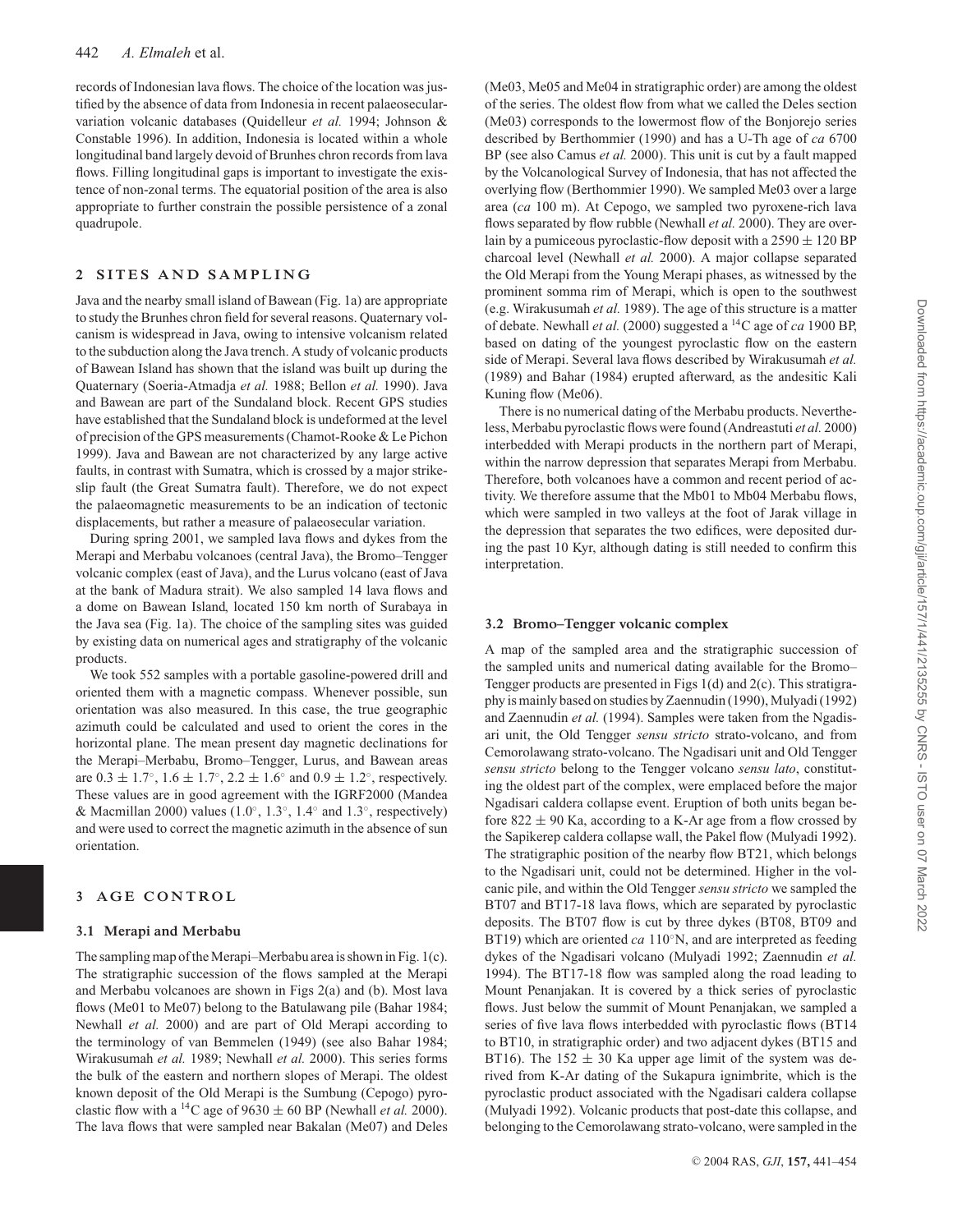

**Figure 1.** Map of locations sampled in Java and Bawean Islands, Indonesia. Topography is from ETOPO5. More detailed maps of Bawean Island, Lurus volcano, Merapi–Merbabu area and Bromo–Tengger volcanic complex with locations of sites sampled are shown in (a), (b), (c) and (d), respectively. The flows BT20 (7.92°S, 113.03°) and BT21 (7.89°S, 113.06°), taken further east in the Kali Jurang Ganten and Kali Kledung river beds respectively, are not shown on (d). The stratigraphy of the five lava flows sampled at the Lurus volcano is shown in (b).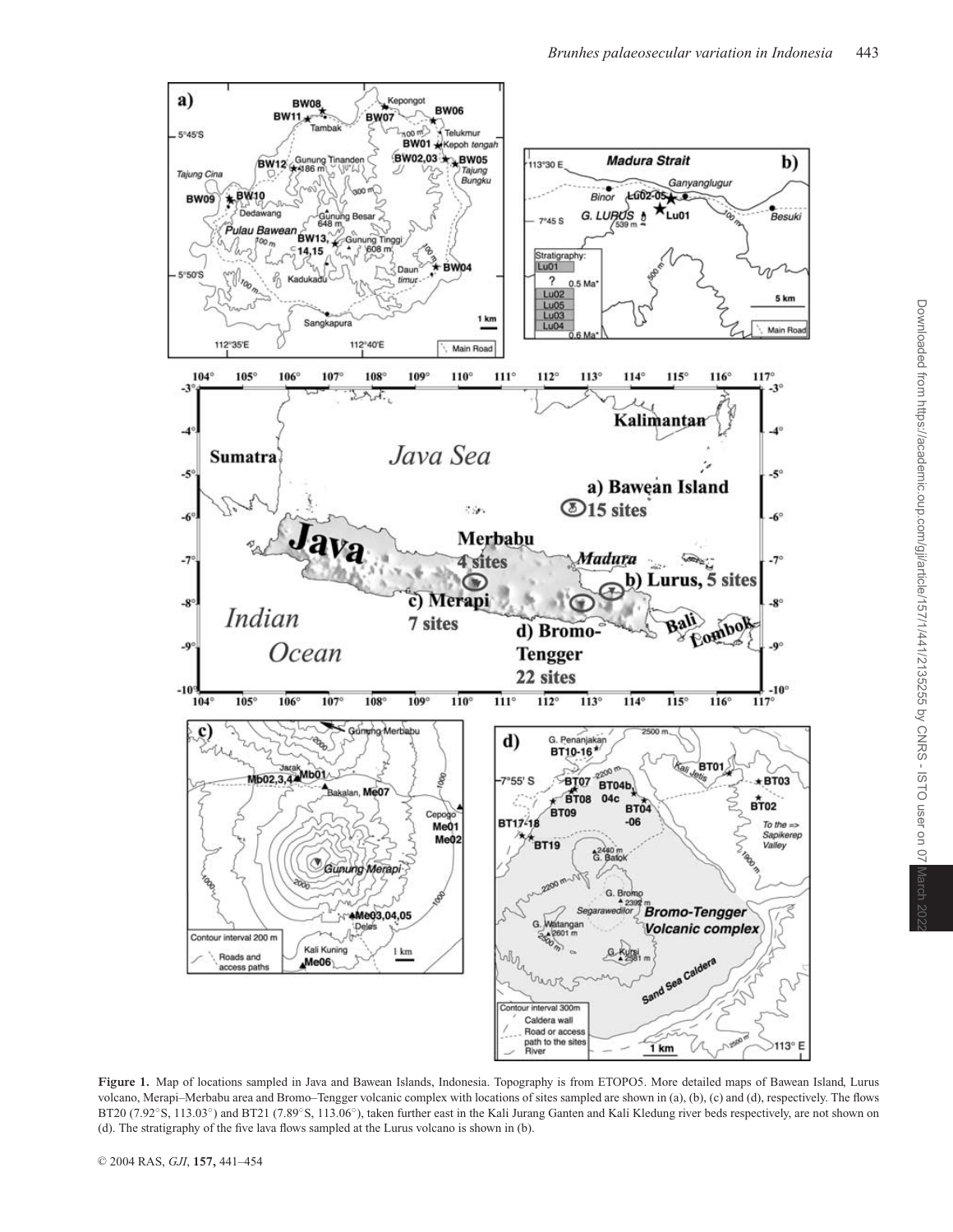

**Figure 2.** (a) to (c) show composite stratigraphy of the lava flows sampled at Merapi volcano, Merbabu volcano, and Bromo–Tengger volcanic complex respectively. a1: 14C ages from Newhall *et al.* (2000), a2: U-Th disequilibrium age from Berthommier (1990), c1: K-Ar age, Zaennudin (1990), c2: K-Ar ages, Mulyadi (1992).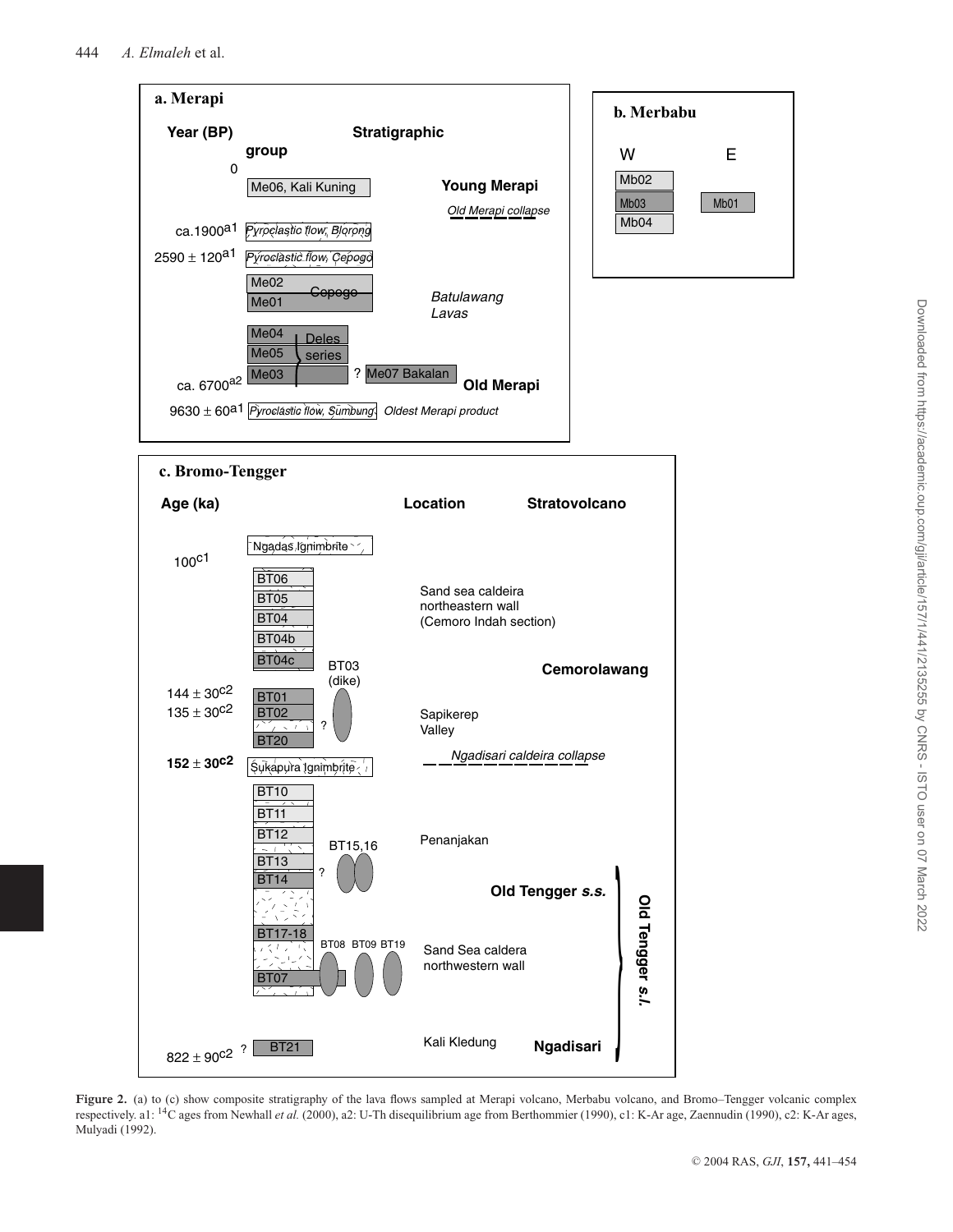Sapikerep valley and in the Sand Sea caldera. The oldest flows of this phase were sampled in the Sapikerep valley. The lowest flow (BT20), which is surrounded by pyroclastic deposits, is overlain by the BT02 Ngadas andesitic lava flow and the BT01 big-feldspar lava flow (Mulyadi 1992; Zaennudin *et al.* 1994). K-Ar dating of BT01 and BT02 yielded identical ages of  $135 \pm 30$  Ka for BT02, and  $144 \pm$ 30 Ka for BT01 (Mulyadi 1992; Zaennudin *et al.* 1994). Younger flows (BT04c, BT04b, BT04, BT05 and BT06 in stratigraphic order), which are interbedded with pyroclastic deposits, were sampled in the northeastern wall of the Sand Sea caldera. The *ca* 100 Ka age of one of the uppermost flows gives an upper age limit for the Cemorolawang series (Zaennudin 1990; Zaennudin *et al.* 1994). The stratigraphic position of the BT03 dyke, sampled near the Jetak cemetary, is unknown but its position in the Cemorolawang stratocone indicates that it is younger than *ca* 152 Ka.

#### **3.3 Lurus**

Lurus is an extinct leucite-bearing ultra-potassic volcano (Soeria-Atmadja *et al.* 1988). We sampled one flow uphill, presumably the highest in the stratigraphy, near Selo Banteng (Lu01). Four additional lava flows separated by flow rubble (Lu04, Lu03, Lu05, Lu02 in stratigraphic order) were sampled along the coastal road between Besuki and Binor (Fig. 1b). They belong to a section dated between 0.6 and 0.5 Ma (Soeria-Atmadja *et al.* 1988; Bellon *et al.* 1990).

## **3.4 Bawean Island**

Volcanism of the Bawean Island is characterized by leucite-bearing, alkali ultra-potassic products, with an evolution leading to ultraalkali phonolites (Soeria-Atmadja *et al.* 1988). Ages range from 0.3 to 0.8 Ma (Soeria-Atmadja *et al.* 1988; Bellon *et al.* 1990). We sampled 14 lava flows and a dome (BW12) around the island (Fig. 1a). Only four samples could be taken over a 1 m interval at BW03. This differs from our standard procedure which involved at least eight scattered samples per flow (the other exception is BT20, with five samples).

## **4 PALAEOMAGNETIC TECHNIQUES**

All palaeomagnetic measurements were carried out in the shielded room of the Institut de Physique du Globe de Paris palaeomagnetic laboratory. Measurements were made using a JR5 spinner magnetometer. For each site, the natural remanent magnetization (NRM) of at least three samples was subjected to stepwise alternating field (AF) demagnetization from 5 mT up to 150 mT, using a three-axis coil system. A typical demagnetization sequence involved demagnetization steps of 5 mT between 5 and 50 mT, thereafter every 10 mT or 20 mT up to 100 mT and above if necessary. At least three samples per site were subjected to thermal treatment (except Lu05, Me06, and BW01 where only two samples were thermally demagnetized) including at least 11 steps, up to 590 ◦C or 610 ◦C. Low-field magnetic susceptibility was measured at room temperature using either a MS2 (Bartington Ltd, UK) or a Minisep (Molspin Ltd, UK) magnetic susceptibility instrument, after each heating step. In some cases, the susceptibility indicated possible mineralogical changes induced by heating. The fact that identical directions were obtained using AF and thermal treatments indicates that the direction of the ChRM was not affected by these mineralogical changes, which was

expected because of the low residual field measured in the furnace (less than 20 nT), which is encased in a  $\mu$ -metal shield.

The directions of the characteristic remanent magnetization (ChRM) were determined using principal component analysis on data from 6 to 10 demagnetization steps (Kirschvink 1980). The  $\alpha_{95}$  about the principal direction never exceeded 2.5°. The final data set includes only samples with Zijderveld (1967) diagrams characterized by a linear decay of the vector through the origin of the plot. Site mean directions (Table 1) were calculated using Fisher (1953) statistics for flows with specimens from at least four samples (seven on average). Among the samples that were not taken into account in this calculation, first, most did not satisfy the criteria defined above, and secondly, a few samples with good demagnetization diagrams were discarded because they showed strongly discrepant directions with respect to other samples, probably resulting from disorientation. In a few cases, samples from the first category showed evidence for an isothermal remanent magnetization (IRM) possibly acquired via a lightning strike. Finally, when two specimens from the same core were demagnetized using a different technique (either thermally or by AF methods), we included both in the average.

#### **5 DEMAGNETIZATION CHARACTERISTICS**

Samples from 53 sites have been measured and stepwise demagnetized. Reverse polarity directions were obtained for three flows (BW09, BW10 and BW13), which is consistent with the maximum age of *ca* 0.8 Ma measured at Bawean (Soeria-Atmadja *et al.* 1988; Bellon *et al.* 1990). These flows will not be considered further in this study of the Brunhes field. Five sites (BW11, BW14, BW15 and Lu01) were characterized by low quality demagnetization diagrams for nearly all samples and were discarded.

We identified three main types of behaviour upon stepwise thermal demagnetization (Fig. 3a). Type 1 samples have a wide spectrum of unblocking temperatures ending at the Curie temperature of magnetite (580 $\degree$ C), which indicates that the magnetization is carried by magnetite with variable grain sizes and/or variable titanium content. The type 2 samples are characterized by a narrow range of unblocking temperatures (around 580 $°C$ ), which is characteristic of fine-grained magnetite. The type 3 samples (which represent about a third of the 164 samples that were thermally demagnetized, and with a preponderance from the Bromo–Tengger volcanic complex) are characterized by a two-step decay of the magnetic moment with temperature. Only site BW01, the case of which will be discussed below, does not fit in any of these categories.

Typical demagnetization diagrams obtained after thermal or AF treatment of samples from several sites are shown in Figs 3(b) and 4. All type 2 samples exhibit a linear decay of the vector toward the origin of the vector component plot after removal of a low temperature component, as in the two examples in Fig. 3(b). Because of its random character, this low temperature component is probably a viscous component acquired during storage. The type 1 and 3 samples frequently exhibit another secondary component. Its origin can in some cases be attributed to a viscous component acquired in the present-day field (as in Lu02-02, Fig. 3b) but there are many exceptions to this behaviour. Two particular cases can be emphasized. First, all samples from BT07 were characterized by a secondary component that was removed between 120 and 250 ◦C or at 5–15 mT and with a direction close to that of dyke BT08, which cuts flow BT07. This overprint was therefore interpreted as a partial thermoremanent magnetization caused by reheating. All samples from BT04b carry a secondary component with variable directions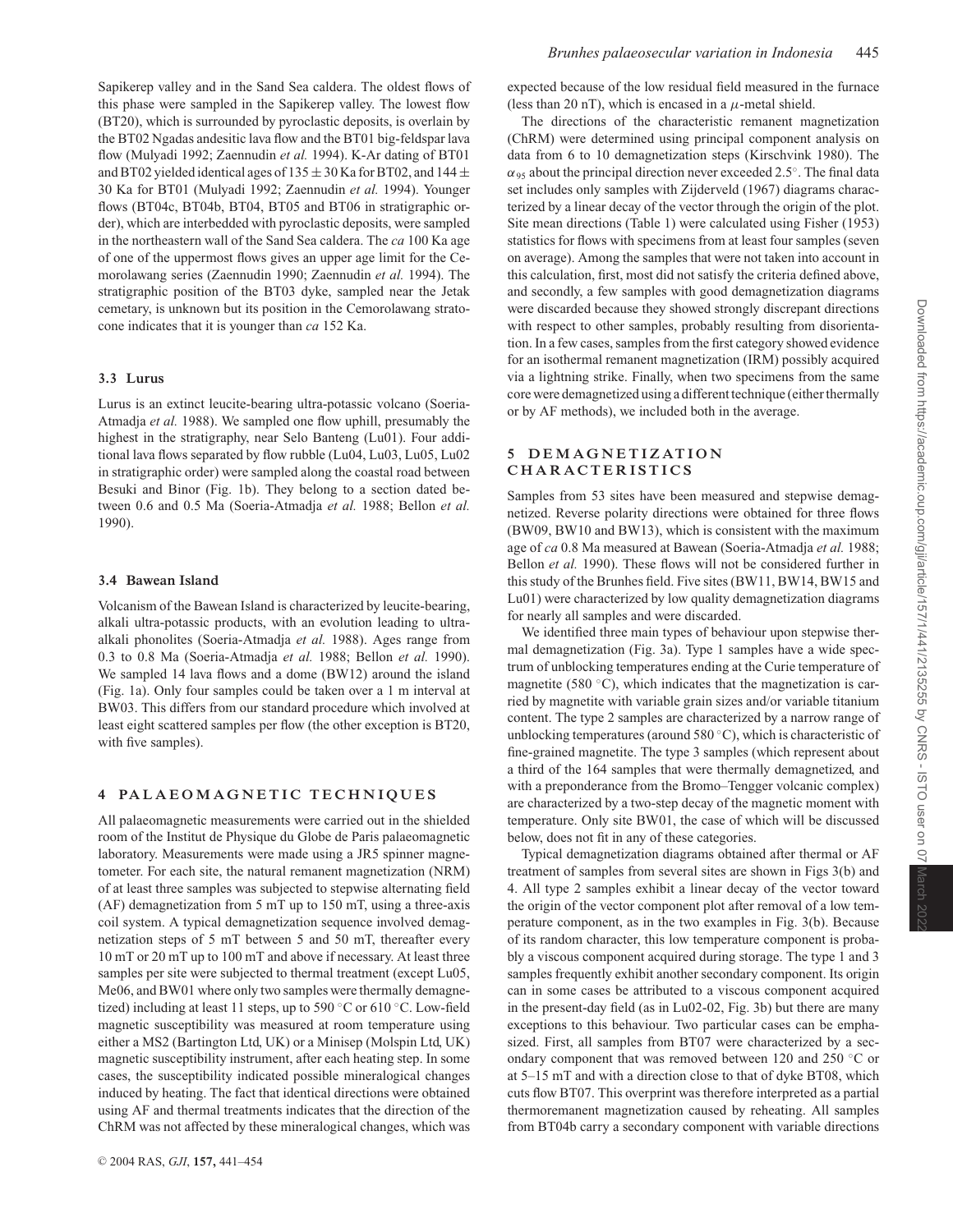**Table 1.** Palaeomagnetic directions for the Java and Bawean Islands lavas.

| Site                 | Data used | n/N   | D <sup>°</sup> | $I(^\circ)$ | $\kappa$ | $\alpha$ 95 ( $\degree$ ) | $\lambda$ (°) | $\phi$ (°) | Type                        |
|----------------------|-----------|-------|----------------|-------------|----------|---------------------------|---------------|------------|-----------------------------|
| Merbabu              |           |       |                |             |          |                           |               |            |                             |
| Mb01                 | $AF+TH$   | 6/11  | 14.5           | $-14.1$     | 106.3    | 6.5                       |               |            | 1,2                         |
| Mb02                 | $AF+TH$   | 6/8   | 3.6            | $-33.5$     | 436.3    | 3.2                       | 78.6          | 272.8      | $\mathbf{1}$                |
| $Mb03*$              | $AF+TH$   | $7/8$ | 9.6            | $-15.6$     | 499.7    | 2.7                       |               |            | $\mathbf{1}$                |
| $Mb01+Mb03$          | $AF+TH$   | 13/19 | 10.5           | $-14.9$     | 193.7    | 3.0                       | 79.6          | 201.6      |                             |
| $Mb04*$              | $AF+TH$   | 5/10  | 1.1            | $-1.9$      | 197.1    | 5.5                       | 83.4          | 120        | $\mathbf{1}$                |
| Merapi               |           |       |                |             |          |                           |               |            |                             |
| $Me01^{\circ}$       | $AF+TH$   | 5/7   | 1.8            | $-30.4$     | 424.1    | 3.7                       |               |            | 1,2                         |
| Me02                 | $AF+TH$   | 6/6   | 2.0            | $-26.7$     | 634.9    | 2.7                       |               |            | 1,2                         |
| $Me01+Me02$          | $AF+TH$   | 11/12 | 1.9            | $-28.4$     | 900      | 2.2                       | 82.2          | 276.9      |                             |
| Me03 <sup>1</sup>    | $AF+TH$   | $8/8$ | 352.2          | $-30.9$     | 404.7    | 2.8                       | 78.1          | 329.7      | $\overline{c}$              |
| Me04 <sup>1</sup>    | $AF+TH$   | 7/10  | 350.5          | $-28.1$     | 443.7    | 2.9                       | 78.1          | 341.2      | $\mathfrak{Z}$              |
| $Me05^{\bullet,3}$   | $AF+TH$   | 9/10  | $0.8\,$        | $-28.4$     | 173.0    | 3.9                       | 82.4          | 284.6      | $\sqrt{2}$                  |
| Me06                 | AF        | 7/9   | 354.9          | $-33.4$     | 462.5    | 2.8                       | 78.2          | 314.9      | 1,2                         |
| $Me07^{*,1}$         | $AF+TH$   | 8/12  | 353.7          | $-4.4$      | 228.0    | 3.7                       | 81.8          | 60.3       | 1,2                         |
| <b>Bromo-Tengger</b> |           |       |                |             |          |                           |               |            |                             |
| BT01                 | $AF+TH$   | 6/7   | 7.2            | $-11.1$     | 1086.7   | 2.0                       | 82.5          | 185.5      | $\mathbf{1}$                |
| $BT02*$              | $AF+TH$   | 7/10  | 355.8          | $-10.1$     | 839.8    | 2.1                       | 85            | 56.9       | $\mathbf{1}$                |
| BT03 <sup>1</sup>    | $AF+TH$   | 9/10  | 10.8           | $-46.0$     | 144.5    | 4.3                       | 68            | 266.6      | $\mathfrak z$               |
| $BT04*$              | $AF+TH$   | 6/9   | 4.2            | $-31.4$     | 183.0    | 5.0                       | 80.1          | 269.0      | 1,3                         |
| $BT04b*$             | $AF+TH$   | 5/10  | 10.5           | 3.9         | 125.7    | 6.8                       | 75.6          | 160.1      | 1,3                         |
| $BT04c*$             | $AF+TH$   | 6/11  | 354.8          | $-28.3$     | 821.6    | 2.3                       | 81.2          | 328.0      | $\mathbf{1}$                |
| BT05 <sup>1</sup>    | $AF+TH$   | 8/10  | 4.8            | $-3.1$      | 259.0    | 3.4                       | 82            | 150.1      | $\mathfrak{Z}$              |
| BT06 <sup>1</sup>    | $AF+TH$   | 5/11  | 23.5           | $-44.8$     | 14.5     | 6.4                       | 61            | 245.5      | 1,3                         |
| BT07                 | $AF+TH$   | 5/9   | 343.9          | 7.4         | 149.0    | 6.3                       | 70.2          | 58.3       | 1,2                         |
| BT08 <sup>1</sup>    | $AF+TH$   | $8/8$ | 354.7          | $-19.6$     | 341.2    | 3.0                       | 84.3          | 360.0      | $\mathfrak{Z}$              |
| <b>BT09</b>          | $AF+TH$   | 10/11 | 353.1          | $-26.5$     | 313.9    | 2.7                       | 80.9          | 340.4      | 1,2,3                       |
| $BT11*$              | $\rm AF$  | $5/8$ | 352.1          | $-10.2$     | 283.6    | 4.6                       | 81.7          | 41.8       | $\mathbf{1}$                |
| <b>BT12</b>          | $AF+TH$   | 5/8   | 335.9          | $-6.0$      | 275.2    | 4.6                       | 65.5          | 33.1       | 1,3                         |
| $BT13^{1,*}$         | AF        | 5/10  | 350.9          | $-26.7$     | 126.5    | 6.8                       | 79.1          | 347.3      | $\ensuremath{\mathfrak{Z}}$ |
| $BT14*$              | AF        | 4/9   | $0.5\,$        | $-23.7$     | 586.2    | 3.8                       | 85.5          | 286.7      | $\ensuremath{\mathfrak{Z}}$ |
| BT15 <sup>1</sup>    | $AF+TH$   | 7/9   | 336.4          | $-12.9$     | 209.8    | 4.2                       |               |            | 1,2                         |
| <b>BT16</b>          | $AF+TH$   | 5/10  | 339.1          | $-12.5$     | 164.3    | 6.0                       |               |            | $\mathfrak{Z}$              |
| $BT15 + BT16$        | $AF+TH$   | 12/19 | 337.5          | $-12.7$     | 196.1    | 3.1                       | 67.6          | 25.3       |                             |
| $BT17-18^{1,*}$      | $AF+TH$   | 6/14  | 11.8           | $-35.9$     | 104.1    | 6.6                       | 73.5          | 250.5      | 3                           |
| <b>BT19</b>          | $AF+TH$   | 8/9   | 354.0          | $-10.8$     | 94.2     | 5.7                       | 83.5          | 45.1       | 1,2                         |
| BT20 <sup>2</sup>    | $AF+TH$   | 6/8   | 19.5           | $-35.7$     | 128.5    | 5.9                       | 67.7          | 237.1      | $\mathfrak{Z}$              |
| BT21 <sup>2</sup>    | $AF+TH$   | 9/10  | 2.7            | $-8.8$      | 150.5    | 4.2                       | 85.6          | 151.0      | $\mathfrak{Z}$              |
| Lurus                |           |       |                |             |          |                           |               |            |                             |
| Lu02                 | $AF+TH$   | 9/10  | 6.9            | $-19.1$     | 493.1    | 2.3                       |               |            | 1,2                         |
| Lu03                 | $AF+TH$   | $8/8$ | 6.8            | $-20.8$     | 253.2    | 3.5                       |               |            | 1,2                         |
| Lu04                 | $AF+TH$   | $8/8$ | 4.3            | $-20.9$     | 169.5    | 4.3                       |               |            | 1,2                         |
| Lu05                 | $AF+TH$   | 5/6   | 7.3            | $-20.0$     | 232.2    | 5.0                       |               |            | 2                           |
| Lurus                | $AF+TH$   | 30/32 | 6.3            | $-20.2$     | 261.4    | 1.6                       | 83.2          | 227.6      |                             |
| Pulau Bawean         |           |       |                |             |          |                           |               |            |                             |
| <b>BW01</b>          | $\rm AF$  | 6/8   | 11.7           | $-33.8$     | 123.7    | 6.0                       | 72.9          | 251.9      |                             |
| BW02 <sup>1</sup>    | $AF+TH$   | $8/8$ | 342.3          | $-5.7$      | 312.3    | 3.1                       | 72.1          | 31.3       | 1,2                         |
| <b>BW03</b>          | $AF+TH$   | 4/4   | 1.3            | 15.3        | 509.0    | 4.1                       | 76.4          | 118.2      | $\sqrt{2}$                  |
| <b>BW04</b>          | $AF+TH$   | 8/9   | 6.9            | $-21.2$     | 96.1     | 5.7                       | 81.5          | 240.2      | $\sqrt{2}$                  |
| BW06 <sup>1</sup>    | $AF+TH$   | 10/10 | 14.6           | 4.1         | 274.0    | 2.9                       | 73.5          | 175        | 1,3                         |
| $\rm BW07$           | $AF+TH$   | 11/11 | 16.4           | $-24.9$     | 593.1    | 1.9                       | 72.2          | 228.3      | $\overline{c}$              |
| <b>BW08</b>          | $AF+TH$   | $8/9$ | 3.4            | 3.7         | 132.1    | 4.8                       | 81.7          | 136.9      | $\mathbf{1}$                |
|                      |           |       |                |             |          |                           |               |            |                             |

Site: the superscripted number that follows the site name indicates how many pairs of specimens from a single sample were thermally or AF demagnetized; in italics: sites merged together (see Table 2); about the discarded samples: no symbol is drawn for samples discarded because the demagnetization diagram does not satisfy the requirements defined in the text; other cases: • are probably disoriented samples; \*: samples that do not satisfy the requirements and that are suspected of having been struck by lightning; data used: to calculate a mean direction [alternating field (AF) or thermal (TH) treatment]; n: number of directions used for calculating the mean; *N*: number of samples treated; *D*: declination; *I*: inclination; *κ*; dispersion parameter and  $\alpha_{95}$ : radius of the 95 per cent confidence cone (from Fisher (1953) statistics);  $\lambda$  and  $\phi$ : VGP latitude and longitude for the final site mean direction (sites merged: see Table 2); type: of behaviour upon thermal demagnetization (refers to Fig. 3).

(between  $D = 50^\circ$ ,  $I = 30^\circ$  and  $D = 7^\circ$ ,  $I = -14^\circ$ ) and strong intensities (from 6 to 58 A m<sup>-1</sup>), which was interpreted as an IRM acquired by lightning. In the latter case, a stable remanent component could be isolated for half of the samples and gave consistent directions that are therefore interpreted as ChRM directions for this site.

No ChRM components could be isolated by thermal demagnetization for several sites. This includes samples from Me06 with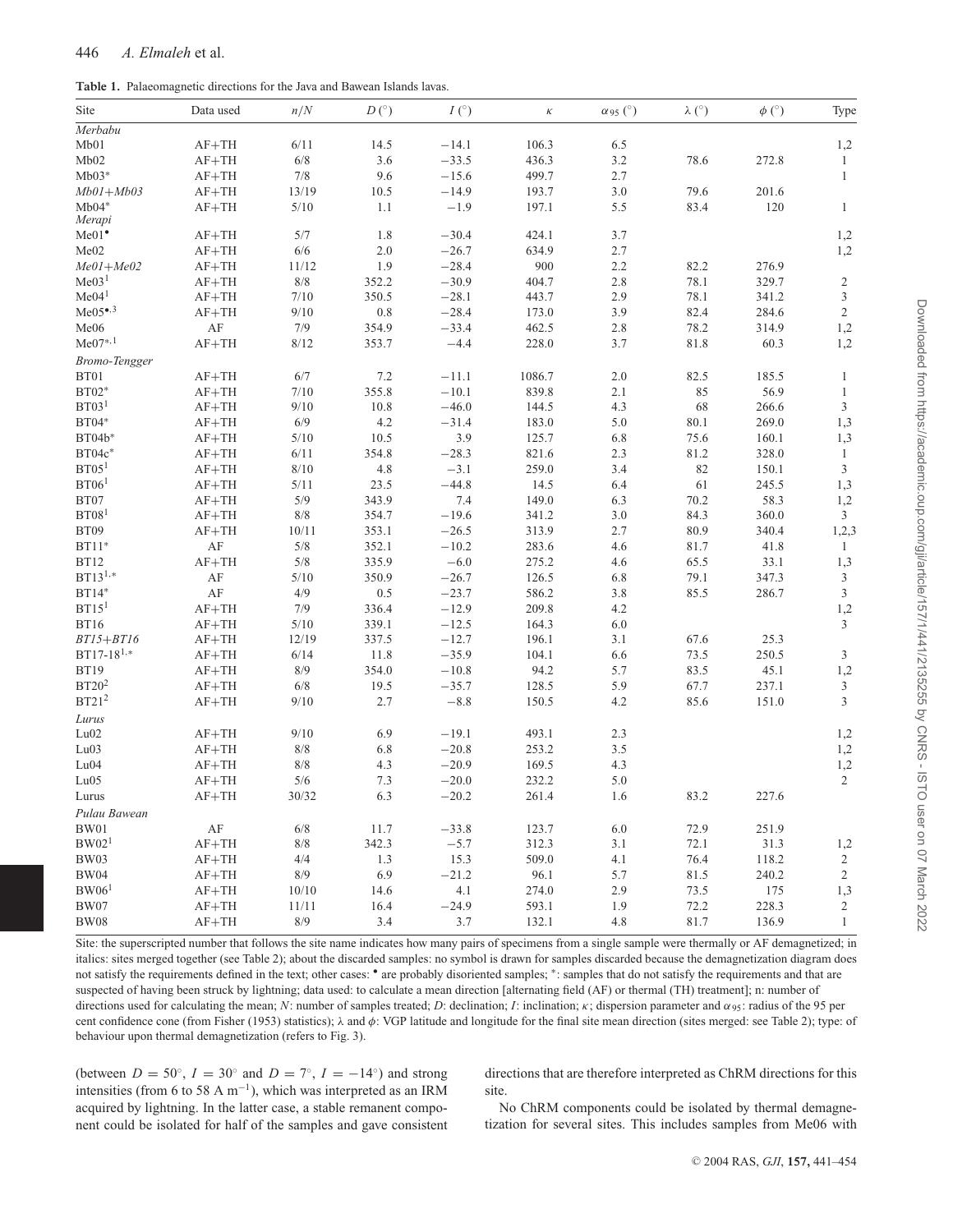

**Figure 3.** (a) Typical examples of thermal demagnetization curves. As in all the following figures, the name of the samples is composed first of the site name (e.g. BT03), with the number following the hyphen indicating the sample number (−06). The magnetic moment is normalized to the maximum value. Three types of behaviour are distinguished: (i) A regular decrease of the moment across a wide unblocking temperature interval, that ends at the Curie temperature of magnetite. (ii) A much more narrow range of unblocking temperatures, with most of the unblocking occurring near the Curie temperature of magnetite. (iii) Decay of the moment across two temperature steps. (b) Examples of Zijderveld diagrams corresponding to some of the thermal demagnetization curves shown in (a). The convention for Zijderveld diagrams (as in all following figures) is: solid symbols correspond to projections onto the horizontal plane, while open symbols represent projections onto the vertical plane. Lines indicate fits to the ChRM vector by principal component analysis. Calculations and plots were made using the PaleoMac software (Cogné 2003).

noisy thermal demagnetization curves, samples from site BW01 and samples from sites BT11, BT13 and BT14. Most of the BW01 samples are characterized by a low coercivity (0–15 mT) and midtemperature (up to 400 ◦C) secondary component parallel to the drilling (Fig. 4), indicating that this component is likely to be a drilling-induced remanent magnetization (DIRM) (e.g. Audunsson & Levi 1989; Genevey *et al.* 2002). In that case, as for many samples from the other sites quoted, AF demagnetization was able to isolate a stable component of a presumably primary origin (e.g. BT13-09 in Fig. 4) so that site average directions could be calculated.

In most cases, when two specimens from a given core were successfully demagnetized, one with AF and the other by thermal treatment, they yielded identical mean directions  $\pm 4°$  or less (as in the case of site Me04, in Fig. 4). However, for site BT21, the two techniques yielded discrepant directions that differ by 6◦ (BT21-10) and by 11◦ (BT21-08). Since site mean directions calculated using either thermal or AF results are in good agreement within the 95 per cent confidence interval (Table 1), we did not discarded this site.

In Fig. 5(a), we compare the mean directions obtained after AF demagnetization with those derived from thermal demagnetization, with roughly the same number of samples in both cases (see Table 1). Note that Mb01 and Mb03 have been treated together (see below). The mean directions of the subsets of results obtained after either thermal or AF demagnetization are statistically identical (Fig. 5a). Since this comparison cannot be achieved for all sites, we also compared the mean directions obtained by one technique with the site mean direction. This is shown in Figs 5(b) and (c), where the inclinations and the declinations are separately plotted. In each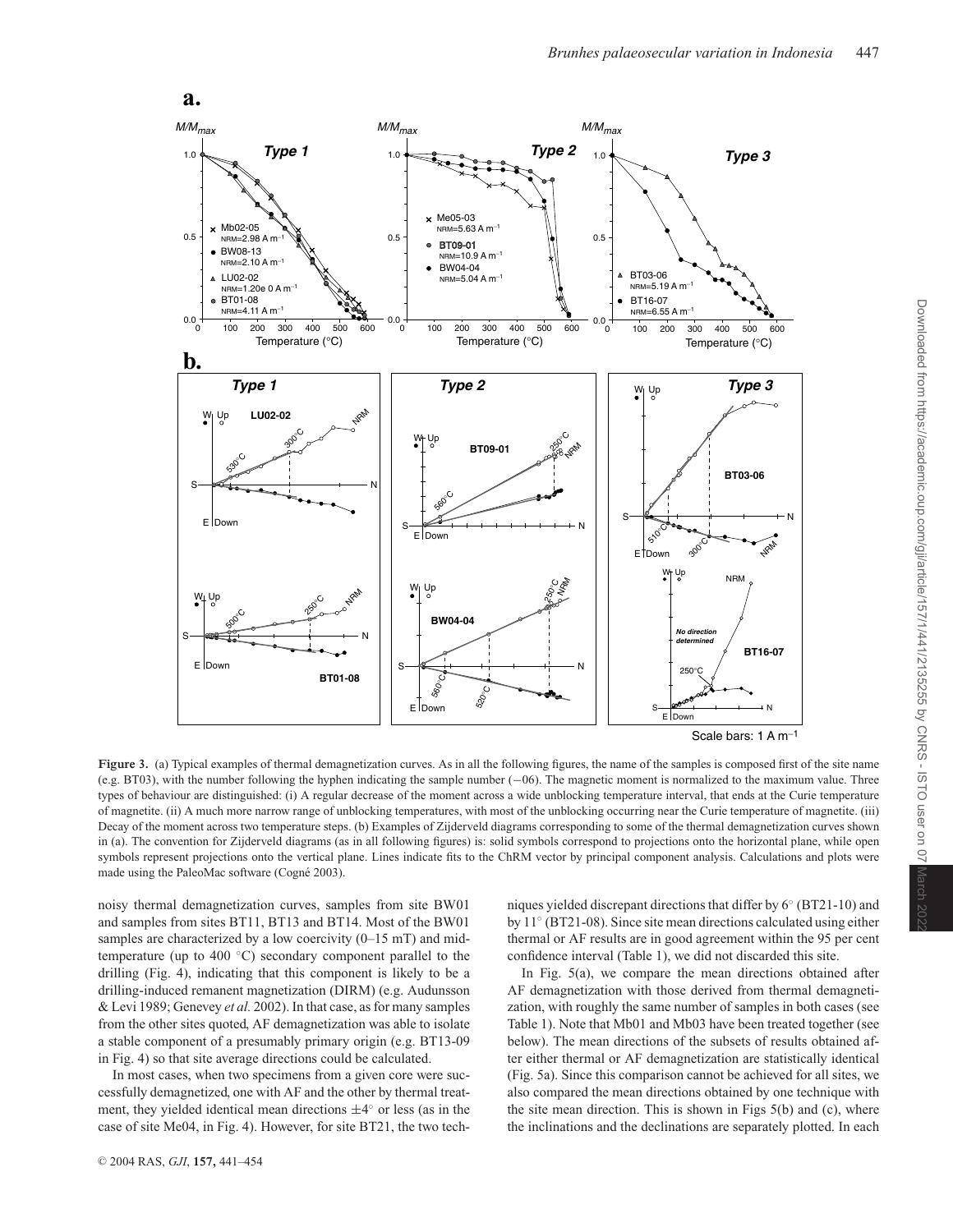

**Figure 4.** Examples of Zijderveld diagrams from each of the volcanoes or volcanic complexes sampled: (a) thermal demagnetization diagrams, (b) AF demagnetization diagrams. Conventions for the diagrams are as in Fig. 3. No ChRM was determined for BT13-03. The Zijderveld diagrams for the two samples from site BW01, in core coordinates, show evidence for a drilling-induced overprint that is easily removed by AF treatment, while it is more difficult to isolate using thermal treatment.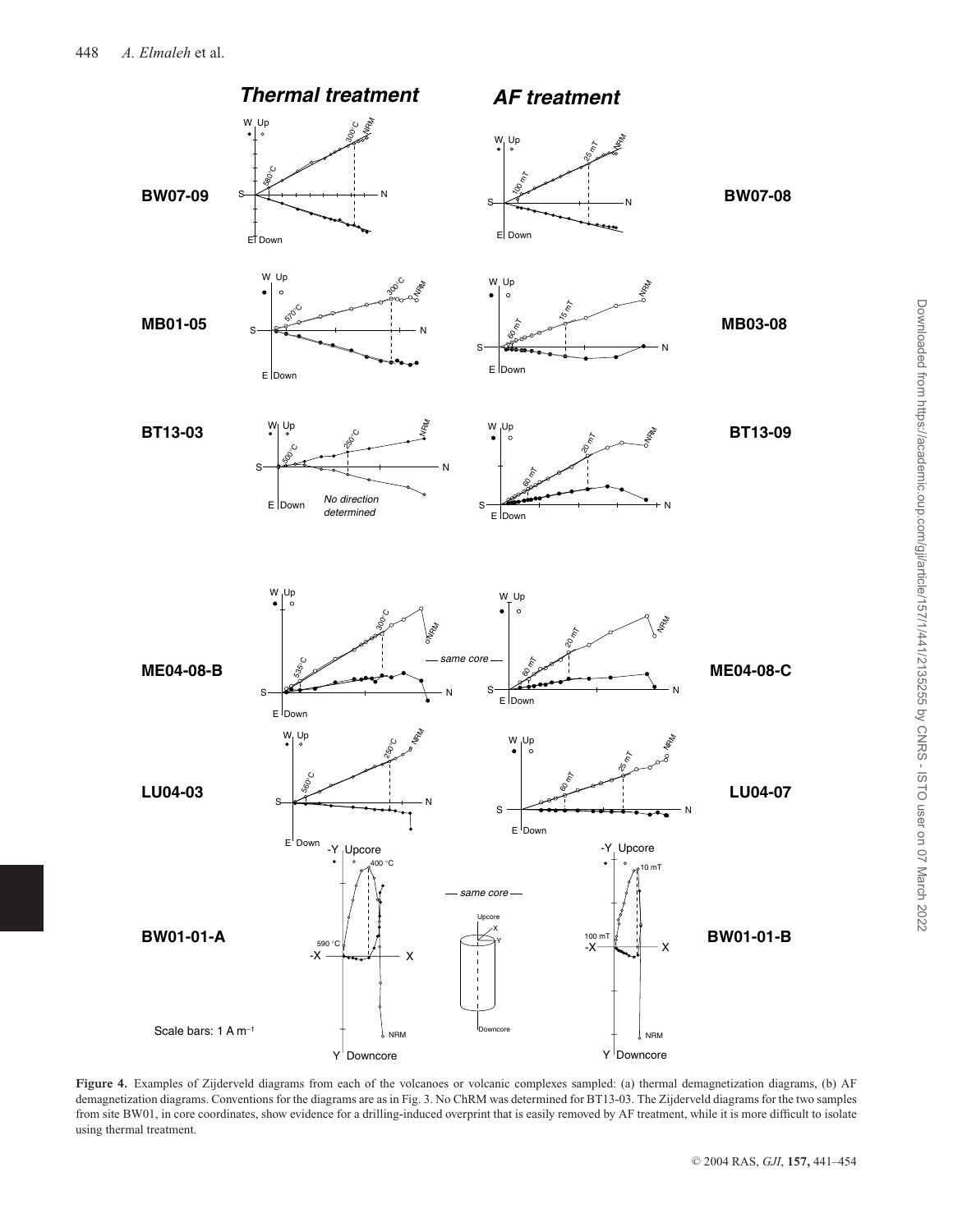

Figure 5. (a) Equal area projections of site means calculated with either only AF results (black) or thermal results (gray), using Fisher statistics. Open symbols : upper hemisphere; solid symbols: lower hemisphere projection. 95 per cent confidence cones are drawn. Upper stereo-plot: one site corresponds to each symbol; the key is given in the right-hand side of the figure. Lower stereo-plots: data separated according to either treatment and statistical parameters. (b) Comparison of site mean inclinations and declinations from Fisher statistics either on all the specimens for a given site (abscissas), or only (b) on AF demagnetized or (c) thermally demagnetized specimens. The 1:1 line, corresponding to identical results for the whole site, and the AF or thermal demagnetization results is shown as a gray line. Fisherian 95 per cent confidence intervals are plotted as error bars.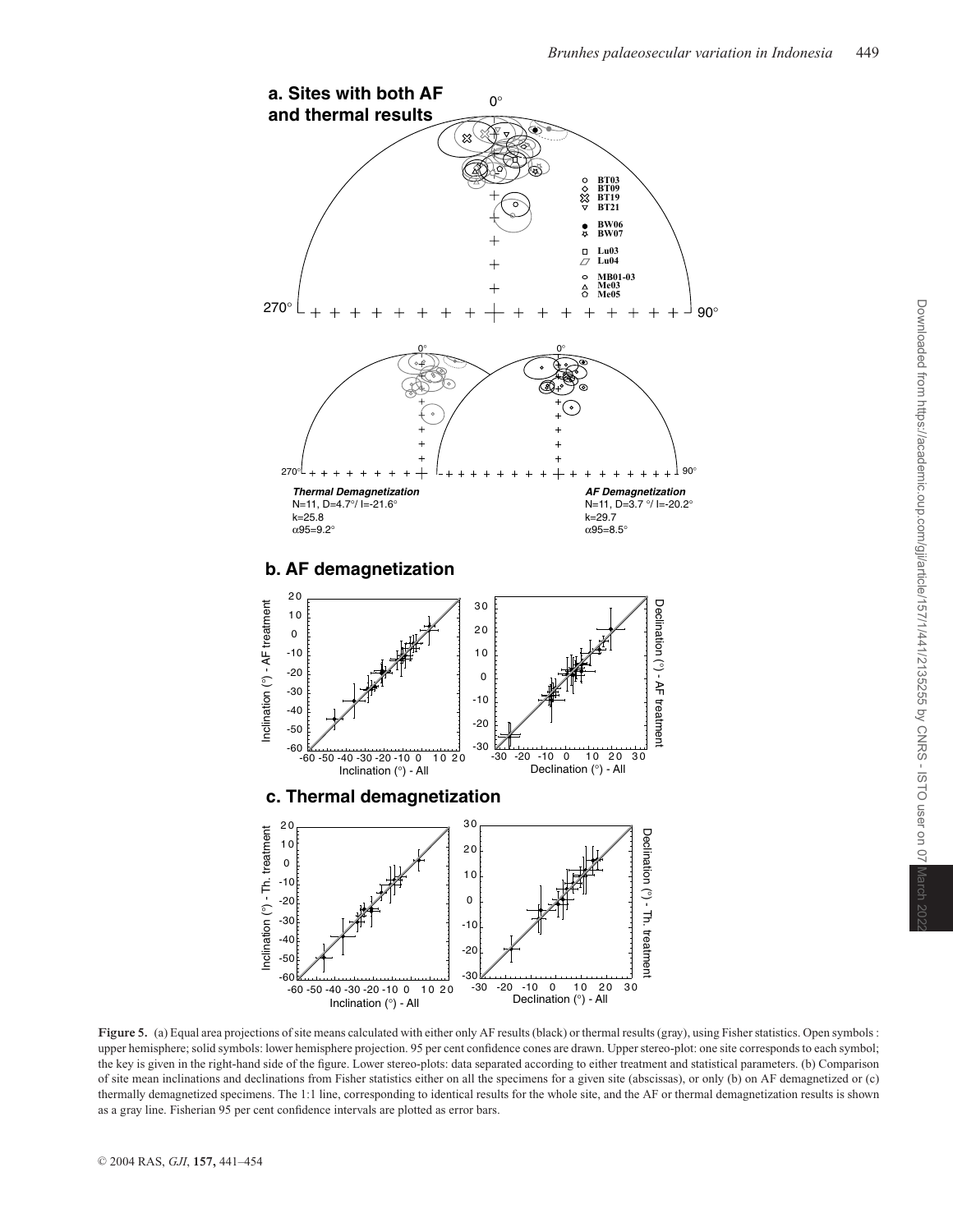**Table 2.** Angular distance between the mean directions of successive flows or nearby dykes.

| Successive flows | $\Sigma\alpha_{.95}$ | Vector | Difference |
|------------------|----------------------|--------|------------|
| or dyke family   |                      | Angle  |            |
| Mh01/Mh03        | 9.2                  | 5      | < 0        |
| Me01/Me02        | 6.4                  | 3.7    | < 0        |
| Me03/Me05        | 6.7                  | 7.8    | >0         |
| Me05/Me04        | 6.8                  | 9.0    | >0         |
| BT01/BT02        | 4.1                  | 11.3   | >0         |
| BT15/BT16        | 10.2                 | 2.7    | < 0        |
| <b>BT09/BT08</b> | 5.7                  | 7.1    | >0         |
| BT09/BT19        | 8.4                  | 15.7   | >0         |
| <b>BT19/BT08</b> | 8.7                  | 8.8    | $\sim 0$   |
| $Lu04/Lu03-05$   | 6.8                  | 2.3    | < 0        |
| $Lu03-0.5/Lu02$  | 4.8                  | 1.3    | < 0        |

Successive flows: as observed on the field (Mb01 and Mb03 are in fact nearby flows); dyke family: sharing a similar orientation (see also Mulyadi 1992); Σ  $\alpha$ 95: sum of  $\alpha$ 95 for the two flows; vector angle: between the mean directions of the two flows or dykes; difference: between the last two parameters.

Merged flows in italic.

plot, the directions calculated for AF (Fig. 5b) or thermal (Fig. 5c) demagnetization are compared to the corresponding site mean directions. Satisfactory agreement is always achieved within the error bars.

## **6 SITE MEAN DIRECTIONS**

A mean palaeomagnetic direction for the Brunhes chron, as recorded in lava flows from Java and Bawean, was determined from 43 Brunhes age sites (Table 1). Only three sites (BT10, BW05 and BW12, a phonolite dome emplaced and growing at low temperature) were excluded because scatter of the directions did not allow us to calculate a site mean direction. It can be noted that all Virtual Geomagnetic Pole (VGP) latitudes are  $\geq 60^\circ$  (Table 1). Therefore, none of the data can be considered as transitional.

In the absence of systematic dating, we checked whether successive flows were characterized by statistically identical directions, which would suggest that they were associated with eruptions that occurred over a short period of time. It is clear in Table 1 that successive flows Mb02, Mb03 and Mb04 have statistically different directions, whereas Mb01 and Mb03 (which were sampled in two parallel rivers) have identical directions, as shown in Table 2. The Me01 and Me02 Merapi flows, all the Lurus flows, and BT15 and BT16 dykes have overlapping 95 per cent confidence intervals. Moreover, the flows were only separated by flow rubble, and no baked soil was noticed. Therefore, they should be considered as single units (Table 2). After averaging all directions within each unit, we obtained 37 independent records of the Brunhes field (Table 1).

The sites lie within a *ca* 270–350 km rectangle and are close enough to each other to be treated as a single geographical area. The difference of 2.2◦ in latitude between the northernmost and the southernmost sites implies that the expected geocentric axial dipole (GAD) inclination goes from  $-11.3°$  to  $-15.6°$ . One approach would be to calculate common latitude directions, by transforming the inclinations as if each site were taken at the same latitude. However, this would distort the actual distribution of site mean directions. Therefore, in order to obtain a representative inclination anomaly, we will consider a latitude calculated as the mean of the individual latitudes (7.4◦S) if all Brunhes age sites are considered.

If one calculates the mean direction for the 37 Brunhes sites, the maximum angular distance with respect to this mean is 33.7◦ for BW03. This site is a small dyke with only four samples. Therefore, we will not consider this site any further, which now leaves 36 Brunhes age sites. The site mean direction for flow Me03 is very well constrained ( $\alpha_{95} = 2.8^{\circ}$ ) and does not differ much from that of nearby flows. Therefore, we decided not to discard it. The mean directions of all 36 independent sites are plotted in Fig. 6. Most data are clustered about the mean direction of all sites (open star), but 11 sites lie outside a cone of 20◦ about this mean direction. One may wonder to what extent the present distribution of site mean directions is related to the timing of successive eruptions. The distributions of the mean directions obtained for the Bromo–Tengger, Bawean and the Merapi–Merbabu area are shown in Fig. 7. We note that the directions from sequences of lavas (e.g. the Cemoro Indah section) or from the Ngadisari dyke family are scattered over



**Figure 6.** Equal area projection of the mean palaeomagnetic directions for the 36 independent Brunhes age flows (Table 1, see text for explanation). Conventions as is Fig. 5. The dipole value corresponding to the site mean latitude is plotted as a solid star (although the inclination is negative), and the site mean direction is plotted as an open star, with confidence interval shown at 95 per cent.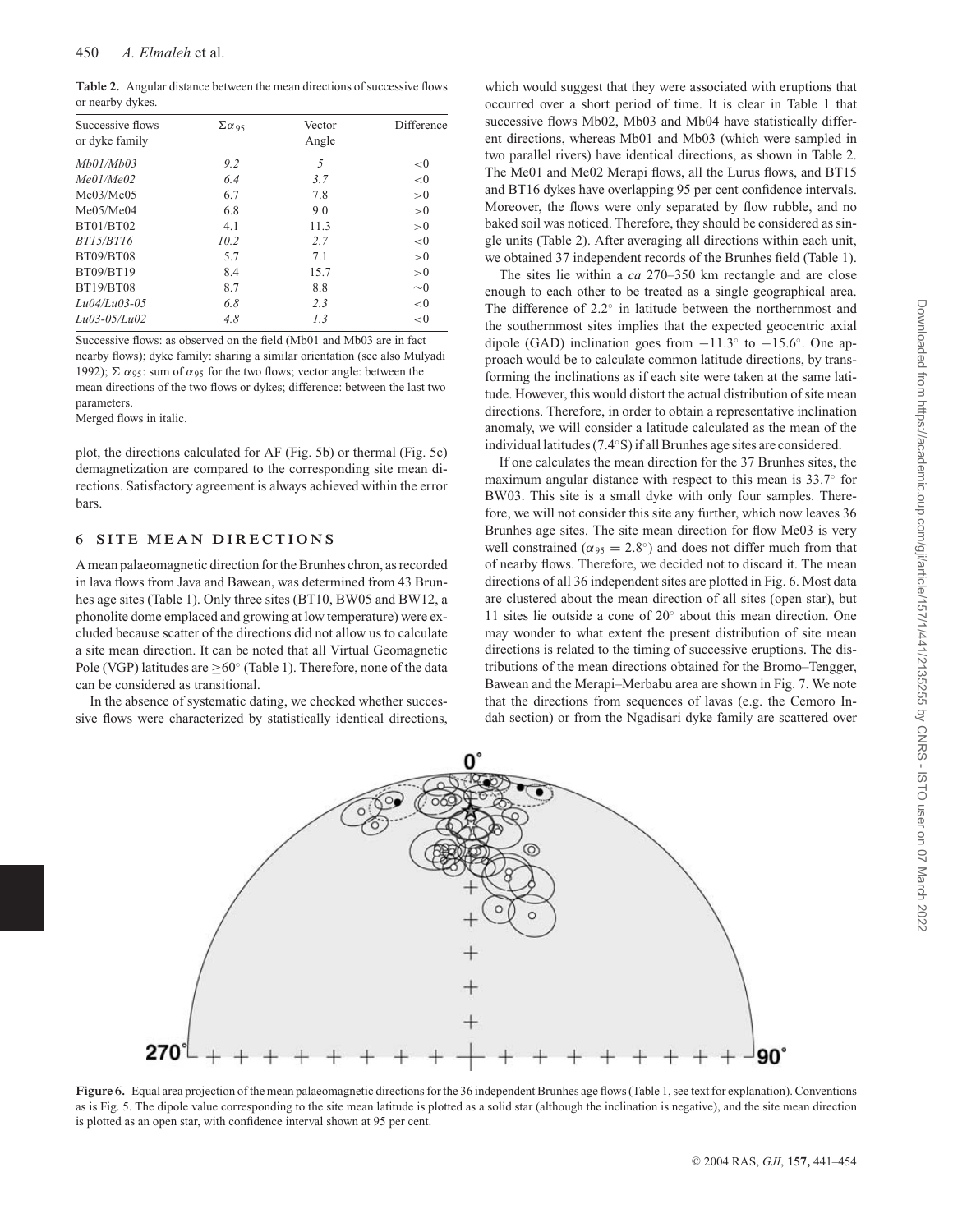

**Figure 7.** Site mean directions for the three volcanic groups Bromo–Tengger, Merapi–Merbabu and Bawean. Sites from a given section or those belonging to a family of dykes share the same pattern. Mean directions are plotted as stars, and Fisherian 95 per cent confidence intervals are drawn.

**Table 3.** Mean directions for several subsets of the lava flows and dykes from Java and Bawean Islands.

| Sub set                         | N  | D <sup>o</sup> | $I(\degree)$ | К    | $\alpha$ <sub>95</sub> (°) | <b>VGP</b><br>scatter $(^\circ)$ | $\sigma D$ ( $\circ$ ) | $\sigma I$ (°) | Mean<br>Lat. $S(°)$ | $\Delta I$ (°) |
|---------------------------------|----|----------------|--------------|------|----------------------------|----------------------------------|------------------------|----------------|---------------------|----------------|
| <b>Brunhes</b>                  | 36 | 0.1            | $-19.3$      | 21.1 | 5.3                        | 13.9                             | 11.2                   | 14.4           | 7.4                 | $-4.7$         |
| Age $0-10$ Ka <sup>1</sup>      | 9  | 358.9          | $-22.8$      | 35.2 | 8.8                        | 10.5                             | 6.4                    | 12.3           | 7.5                 | $-8.0$         |
| Age $100 - 150$ Ka <sup>2</sup> | 9  | 7.2            | $-23.2$      | 16.3 | 13.1                       | 17.1                             | 9.6                    | 18.3           | 7.9                 | $-7.7$         |
| Age $<$ 150 Ka <sup>3</sup>     | 18 | 3.0            | $-23.1$      | 22.5 | 7.5                        | 13.8                             | 9.5                    | 15.2           | 7.7                 | $-8.0$         |
| Age $>150$ Ka <sup>4</sup>      | 18 | 357.4          | $-15.4$      | 21.5 | 7.6                        | 14.4                             | 12.4                   | 12.5           | 7.1                 | $-1.4$         |

Sub-set: according to the age; *N*: number of sites used; *D*: declination, *I*: inclination; *κ*: dispersion parameter;  $\alpha_{95}$ : confidence angle (from Fisher (1953) statistics); VGP scatter: standard deviation of the distribution of angles between the VGPs and the geographic pole; σ *D* and σ *I*: standard deviation of the distributions of declinations and inclinations, respectively; mean lat.: mean latitude calculated for the N sites considered;  $\Delta I$ : inclination anomaly.

<sup>1</sup>: corresponds to Merapi–Merbabu, <sup>2</sup>: Cemoro Indah section and Sapikerep valley sites, <sup>3: 1</sup> + <sup>2</sup>, <sup>4</sup>: remaining Brunhes age sites.

a large portion of the stereo-plot. Therefore, there is no evidence that short time intervals would have been repeatedly sampled. Note that this large scatter observed within single sections also rules out the possibility of tectonic rotations or block tilting to account for the present distribution. Therefore, we consider that the distribution of the directions reflect a random sampling of the palaeosecular variation.

## **7 DISCUSSION: BRUNHES MEAN FIELD DIRECTION**

#### **7.1 Robustness of the mean field direction**

The final Brunhes mean direction is characterized by a mean inclination of  $-19.3°$  and a mean declination of  $0.1°(n = 36, \alpha_{95} =$ 5.3 $\degree$ ,  $k = 21.1$ ) (Table 3). Given the scatter of the data, we have tested the robustness of this result. If we remove sites with an angular distance from the site mean direction that exceeds 25◦ (which leaves 31 directions), the averaged direction does not change significantly ( $I = -19.5^\circ$ ,  $D = 0.2^\circ$ ,  $\alpha_{95} = 4.9^\circ$ ,  $\kappa = 29.2$ ). Keeping only sites with angular distance  $\geq$ 20° (25 sites) yields *I* = −20.7°, *D* = 0.2° ( $\alpha_{95}$  = 4.4°,  $\kappa$  = 43.7). Similarly, keeping only the 28 sites with  $\alpha_{95}$  lesser or equal to 5° yields  $I = -18.1$ °,  $D =$ 359.4° ( $\alpha_{95} = 5.6$ °,  $\kappa = 24.5$ ). The robustness of the mean direction has also been tested using a jackknife approach. The resulting variations are always small, with mean declinations ranging from  $-0.4°$  to  $0.9°$  and mean inclinations from  $-20°$  to  $-18.5°$ . The VGP scatter (calculated as the angular dispersion with respect to the Earth's rotation axis) is 13.9◦. As can be seen in Fig. 8, this value is in close agreement with the mean value at this latitude extracted from the Quidelleur *et al.* (1994) database (*ca* 14◦). Recall that almost no data from the longitude band of Indonesia were present in the data set considered. Similarly, declination and inclination scatter values are close to the values from the Quidelleur *et al.*

(1994) database (10 and 14◦, respectively). This provides a good indication that the palaeosecular variation has been satisfactorily sampled.

The mean Brunhes field direction is characterized by a mean inclination anomaly of  $-4.7 \pm 5.3^\circ$  and an almost null declination. One of the objectives of this study was to constrain the western extension of the zone of negative inclination anomalies observed from southwestern Pacific sediments studied by Elmaleh *et al.* (2001). Our new results do not support such an extension.

The mean field direction inferred from the sites mean direction is consistent with a purely dipolar field model, but also with a dipolar field model in which a zonal quadrupole contributes 5 per cent of  $g_1^0$ (in that case,  $\Delta I = -4^\circ$ ). It is interesting to note that this site follows the general trend toward negative inclination anomalies that characterizes most sedimentary or volcanic databases for the past few million years (Schneider & Kent 1990; Quidelleur *et al.* 1994). This feature was adequately described, in most cases, by the persistence of a zonal quadrupole of about 5 per cent of the geocentric axial dipole. However, the 95 per cent confidence interval also includes a dipolar mean field direction (Fig. 6). The present distribution is somehow distorted compared to a Fisher distribution. Therefore, one has to be very careful as to interpreting both the mean direction and the  $\alpha_{95}$ value. Khokhlov *et al.* (2001) have shown that a set of independent and instantaneous field directions, as can be inferred from palaeomagnetic measurements on time-independent lava flows, should not necessarily be Fisher distributed if the field can be described as a giant Gaussian process, as first suggested by Constable & Parker (1988). Following Khokhlov *et al.* (2001), it is possible to evaluate the ability of different statistical models to describe the present data set, without distorting the distribution via the Fisher statistics, which may not be appropriate in the present case. The issue is not to choose between the several statistical field models, but to check whether, in the frame of such models, the whole data set is better fitted by a model in which the mean field is purely geocentric axial dipolar or includes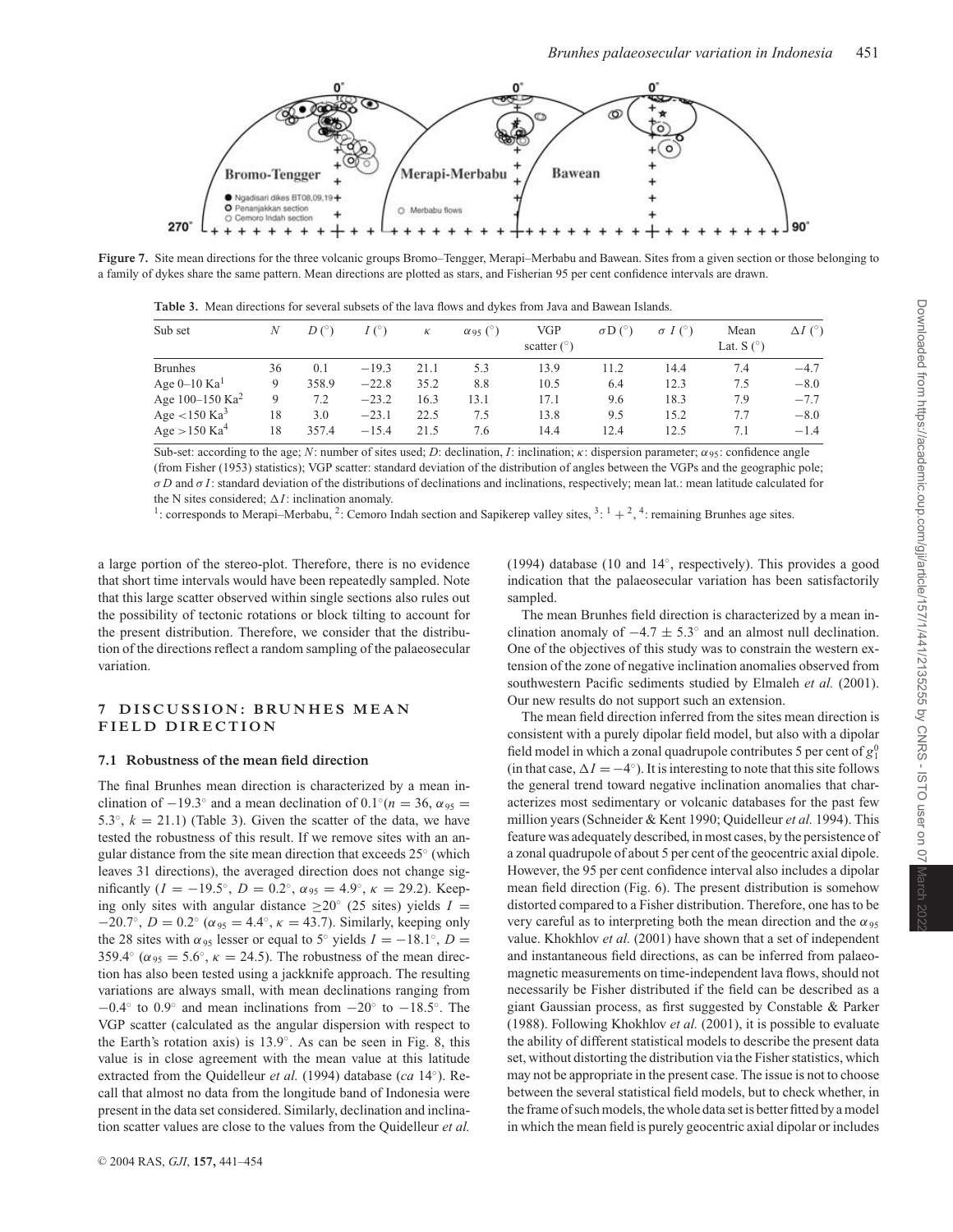

**Figure 8.** Dispersion parameters obtained for the 36 independent Brunhes directions (black stars, see Table 3) plotted together with the data from the Quidelleur *et al.* (1994) 0–5 Myr database (gray) and the predictions of the C1 statistical model of Quidelleur & Courtillot (1996) with errors (black). Redrawn after Quidelleur & Courtillot (1996). (a) Angular dispersion of virtual geomagnetic poles (VGP) with respect to the Earth' rotation axis. (b) Standard deviation of the distribution of declination. (c) Standard deviation of the distribution of inclination.

a small quadrupolar term. It is now well established that the pioneer model proposed by Constable & Parker (1988) provides a poor fit to the VGP scatter data (Quidelleur & Courtillot 1996; Constable & Johnson 1999). The model C1 proposed by Quidelleur & Courtillot (1996) and the model CJ98 (Constable & Johnson 1999), showing better performances with respect to that point, were tested using the formalism developed by Khokhlov *et al.* (2001) as well as derived models with a zero mean quadrupolar term (C1-0 and CJ98-0 respectively). The results of the  $\chi^2$  and Kolmogorov–Smirnov (KS) tests (see Khokhlov *et al.* 2001, for explanation), show that adding a non-zero mean quadrupolar term does not improve the fit to the data, which is satisfactory in almost all cases (Table 4, Fig. 9). However, results of the  $\chi$ 2 test suggests that there is a 90 per cent probability of rejecting the CJ98 model. This observation would suggest that, as far as the Constable & Johnson (1999) model is concerned, adding a non-zero mean quadrupolar term is even worse, but conclusions are more shaded when considering the KS tests results. Moreover, this conclusion does not hold true for the Quidelleur & Courtillot (1996) model. The model CJ98-0 provides the best results, as already observed by Khokhlov *et al.* (2001) for the Brunhes database. It will be interesting from that point of view to integrate our new data with the whole database. Concerning our primary objective, we can conclude that, in the frame of statistical models, it is not necessary to add a persistent quadrupolar term to fit our data.

#### **7.2 Time variations**

The time distribution of the sites allows us to examine a possible temporal evolution of the field by comparing the mean directions of subsets of different ages. The recent 0–150 Ka period (Fig. 10) is characterized by a mean inclination anomaly of  $-8 \pm 7.5^\circ$  (calculated with an appropriate mean latitude, see Table 3). The fact that the 0–10 and 100–150 Ka intervals are associated with similar deviations ( $-8 \pm 8.5^\circ$  and  $-7.7 \pm 13.1^\circ$ , respectively) indicates that the anomaly seems to be stable within the last 150 Kyr, although a large scatter of inclinations characterizes the 100–150 Ka subset. The mean value derived from the older data  $(>150$  Ka) is characterized by an almost dipolar inclination ( $\Delta I = -1.4 \pm 7.6^{\circ}$ ), but again, this determination has a large error. The mean field directions derived for these two subsets differ by 8.6◦. The mean directions of each set have largely overlapping confidence circles, which, however, exclude the mean direction of the other set. This is the critical situation where it is difficult to decipher whether two data sets are, or are not, statistically distinct. The VGP scatter remains close to 14◦ in both cases, which would indicate that a significant amount of secular variation has been properly sampled and, therefore, that a representative mean direction has been obtained for each time period. Therefore, we conclude that there is a tendency toward steeper inclinations during most recent times. The difference in mean inclination would suggest that if persistent non-dipolar terms are involved, they would have a time constant on the order of 100–200 Kyr. This is compatible with the suggestion by Carlut *et al.* (2000) that variations of the mean field direction could be observed over a few hundreds of thousands years. Although it is based on a relatively small data set, Carlut *et al.* (2000) observed a significant difference in inclination anomaly between the 0–150 Ka and the 400–650 Ka time intervals at La Guadeloupe Island. Similarly, Zanella (1998) suggested, on the basis of a rather small data set too, that at Pantelleria (Sicily), the inclination anomaly of the past 50 Kyr was larger than earlier.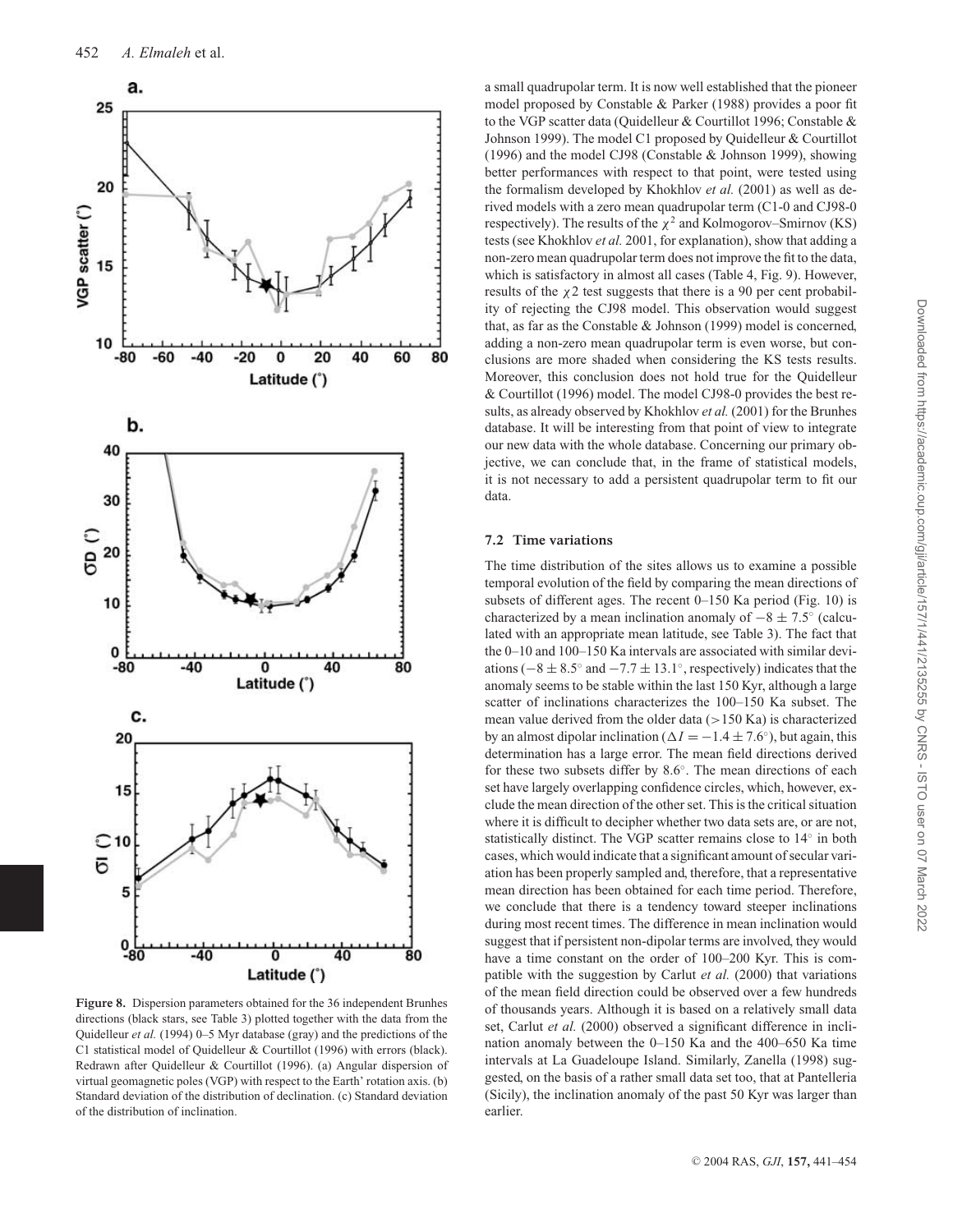| Data set           |    |              | C1-0         | CJ98        | $\square$ J98-0 |
|--------------------|----|--------------|--------------|-------------|-----------------|
|                    |    | KS<br>ے :    | KS           | KS          | KS<br>. .       |
| Indonesia, Brunhes | 36 | 0.48<br>0.25 | 0.50<br>0.25 | 0.52<br>0.9 | 0.29<br>0.47    |

Probabilities for the data to be incompatible with statistical models C1, CJ-98 and their counterpart with a zero mean quadrupolar term (−0), using χ2 and KS tests (approach implemented by Khokhlov *et al.* 2001).



**Figure 9.** Empirical distributions of the uniformized Brunhes Indonesian data for the various models tested. The theoretical cumulative distribution function of a uniform distribution (1:1 line) is plotted as a grey line. The procedure of 1-D uniformization is described in Khokhlov *et al.* (2001). Corresponding probabilities for the  $\chi$ 2 and KS tests are given in Table 4.

## **8 CONCLUSIONS**

36 independent drawings of the field during the Brunhes have been obtained from volcanic rocks in the Java and Bawean Islands. The mean field direction obtained for this data set is compatible with the direction predicted by a dipolar field model, as well as with the direction predicted by a persisting quadrupole of 5 per cent of the  $g_1^0$ . According to statistical models, a persistent quadrupolar term is not necessarily required to fit our data. The present results, with a mean Brunhes inclination anomaly of  $-4.7° \pm 5.3°$ , do not support the extension of the zone of negative inclination anomalies documented by the southwestern Pacific sediments studied by Elmaleh *et al.* (2001) toward the eastern Indian ocean. A larger anomaly of  $-8 \pm 7.5^\circ$  would have prevailed during the past 150 Kyr, which raises the possibility that the time-averaged field may vary over hundreds of thousands of years. Dating of flows is in progress to provide further insights into the detailed temporal evolution of the Brunhes Earth magnetic field at the Java and Bawean Islands.